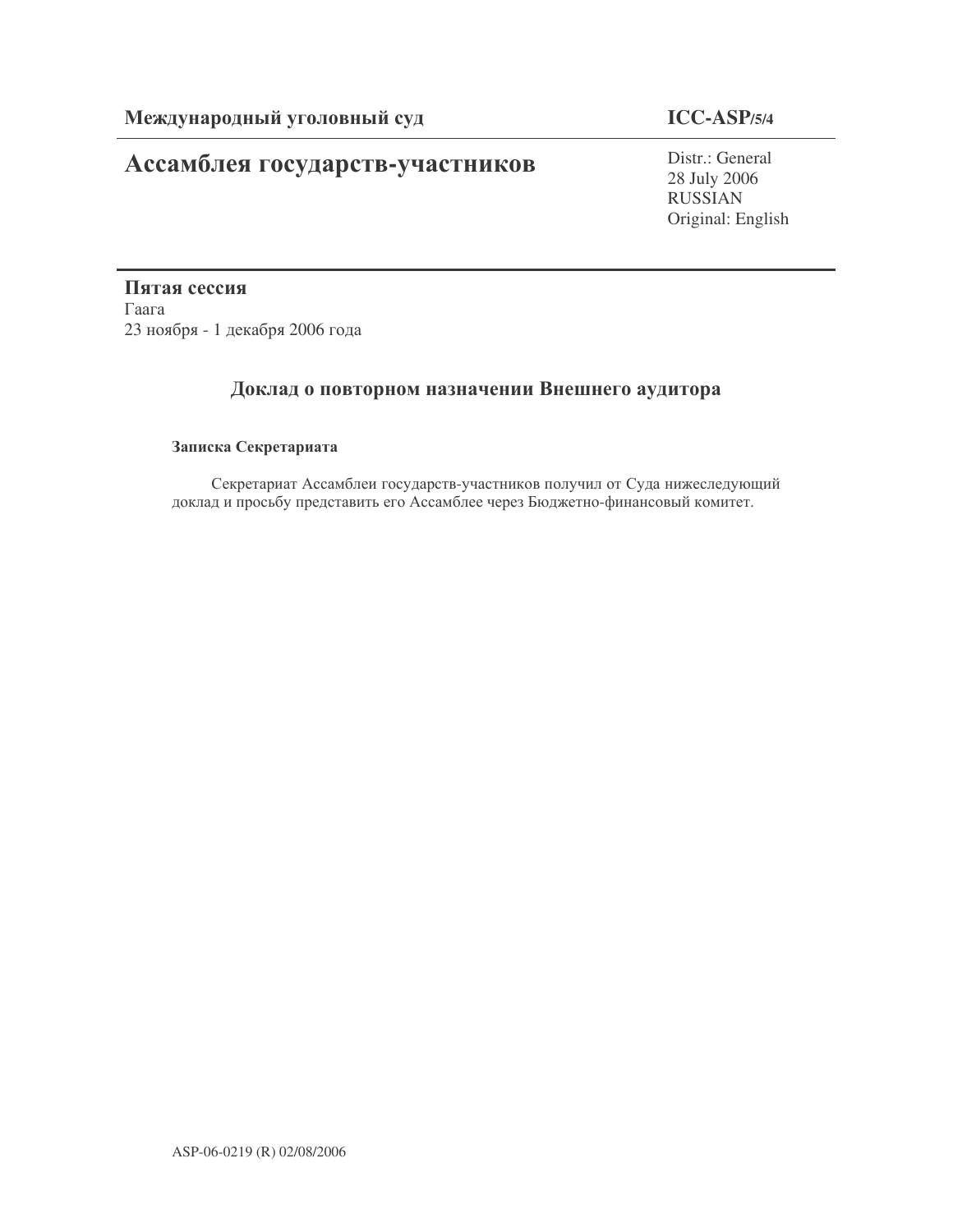#### $\mathbf{A}$ . Справочная информация

 $1.$ Положением 12.1 Финансовых положений и правил Суда предусматривается, что:

> «Ассамблея государств-участников назначает Ревизора, выбирая для этого международно признанную аудиторскую фирму или Генерального ревизора или должностное лицо государства-участника, занимающее эквивалентную должность. Ревизор назначается на четырехлетний период и может быть назначен на повторный срок».

Ассамблея государств-участников («Ассамблея») на своей первой сессии в  $2.$ 2002 году делегировала полномочия по назначению Внешнего аудитора Бюро Ассамблеи («Бюро») и просила его представить Ассамблее доклад на возобновленной первой сессии в феврале 2003 года. Впоследствии в ноябре 2002 года Канцелярия Директора общего обслуживания Суда распространила среди представителей государств-участников в Гааге и Брюсселе просьбу представить свои предложения относительно должности аудитора.

3. В ходе второго возобновления первой сессии Ассамблее сообщили, что Бюро на своем заседании 21 апреля 2003 года, действуя в соответствии с делегированными Ассамблеей полномочиями, назначило Национальное контрольно-ревизионное управление Соединенного Королевства Великобритании и Северной Ирландии (НКРУ) аудитором Суда на срок четыре года. В основу этого назначения легли результаты торгов, и НКРУ получило информацию о нем в письме Председателя Ассамблеи. Срок назначения истекает после проведения НКРУ ревизии за финансовый период, заканчивающийся 31 декабря 2006 года.

4. На своей четвертой сессии в 2005 году Ассамблея указала, что она в принципе намерена вновь назначить НКРУ аудитором на второй четырехлетний срок и просила Суд представить Ассамблее через Бюджетно-финансовый комитет доклад об условиях такого повторного назначения<sup>1</sup>.

#### **B.** Условия повторного назначения

 $5<sub>1</sub>$ Суд довел до сведения НКРУ намерение Ассамблеи произвести повторное назначение и обсудил с НКРУ условия, на которых это может быть сделано. Приводимая ниже информация основывается на этих обсуждениях.

Вознаграждение НКРУ за ревизию финансового положения Суда за период, 6. заканчивающийся 31 декабря 2003 года, составило 40 000 евро. С тех пор начисляемое вознаграждение возросло до 52 000 евро за ревизию финансового положения Суда в 2005 году и до 3 000 евро в связи с ревизией положения Целевого фонда для потерпевших за тот же самый период. НКРУ сообщило Суду, что этот рост обусловлен возросшим объемом работы в связи с увеличением числа сотрудников Суда и расширением сферы его деятельности с 2002 года. НКРУ также указало, что, как оно полагает, вознаграждение за период 2007-2010 годов не превысит ежегодное увеличение в размере 3,5 процентов<sup>2</sup>. Разбивка расходов на вознаграждение за период 2007-2010 годов, которую НКРУ представило Суду, приводится в приложении.

<sup>&</sup>lt;sup>1</sup> Официальные отчеты Ассамблеи государств-участников Римского статута Международного уголовного суда, четвертая сессия, Гаага, 28 ноября - 3 декабря 2005 года (издание Международного уголовного суда, ICC-ASP/4/32) часть II, В.3, пункт 45.

<sup>&</sup>lt;sup>2</sup> НКРУ подтвердило это в письменной форме в письме от 23 мая 2006 года.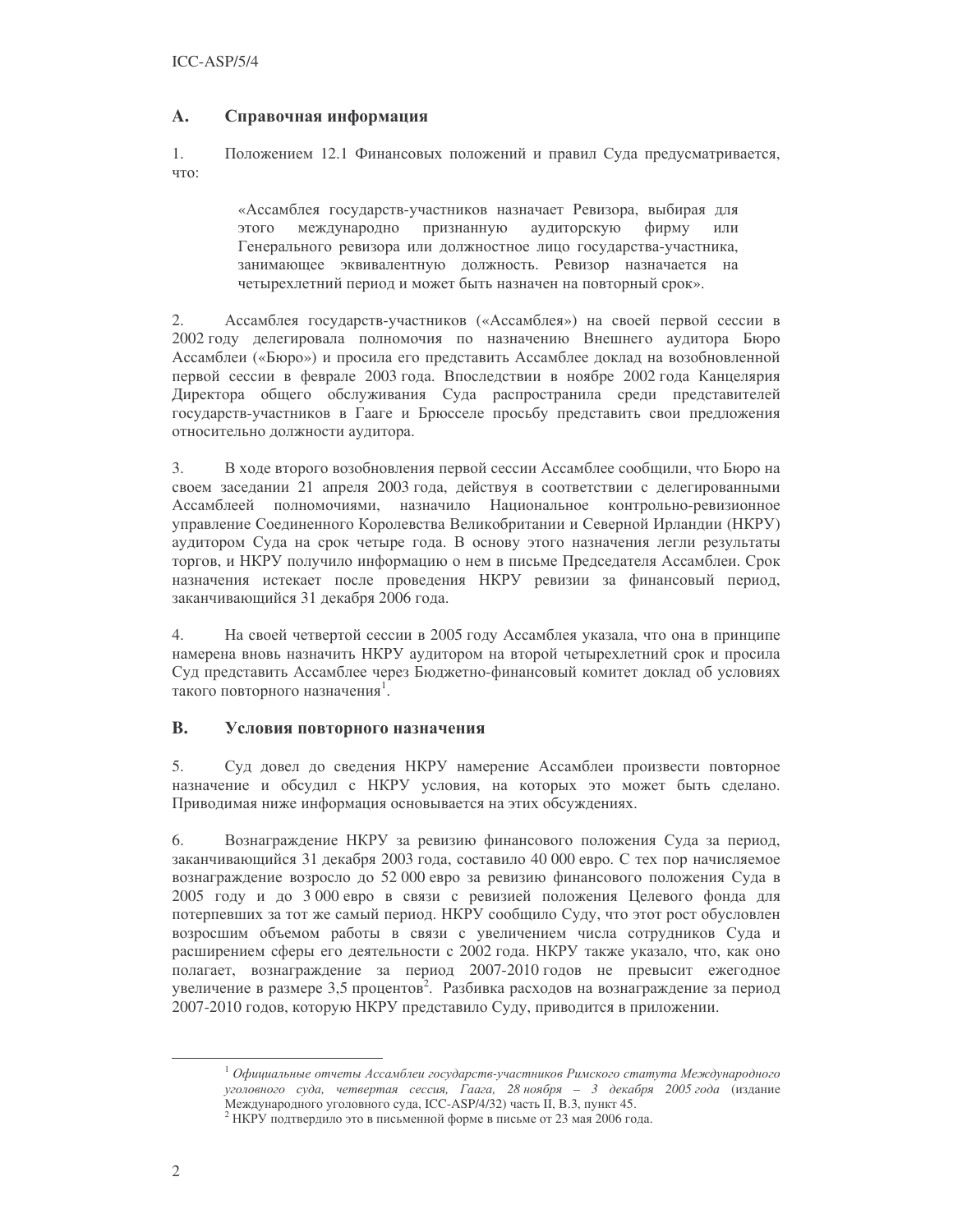7. По мнению Суда, нынешняя система работает достаточно хорошо и позволяет поддерживать правильный баланс между предсказуемостью расходов на ревизию и гибкостью, которую необходимо проявлять в связи с включением дополнительных элементов в работу НКРУ, если в этом возникнет необходимость.

Таким образом, если Ассамблея примет на своей пятой сессии решение о 8. повторном назначении НКРУ аудитором, предлагается вновь сообщить об этом назначении НКРУ письмом Председателя Ассамблеи на имя Генерального аудитора Соединенного Королевства Великобритании и Северной Ирландии, сделав ссылку на сообщение НКРУ относительно его планируемого вознаграждения во время повторного назначения. Кроме того, Суд в настоящее время ведет обсуждение с Внешним аудитором с целью разработки и выполнения официального контракта на проведение аудита, который будет отражать требования Ассамблеи и учитывать упомянутые выше согласованные ставки предполагаемого вознаграждения.